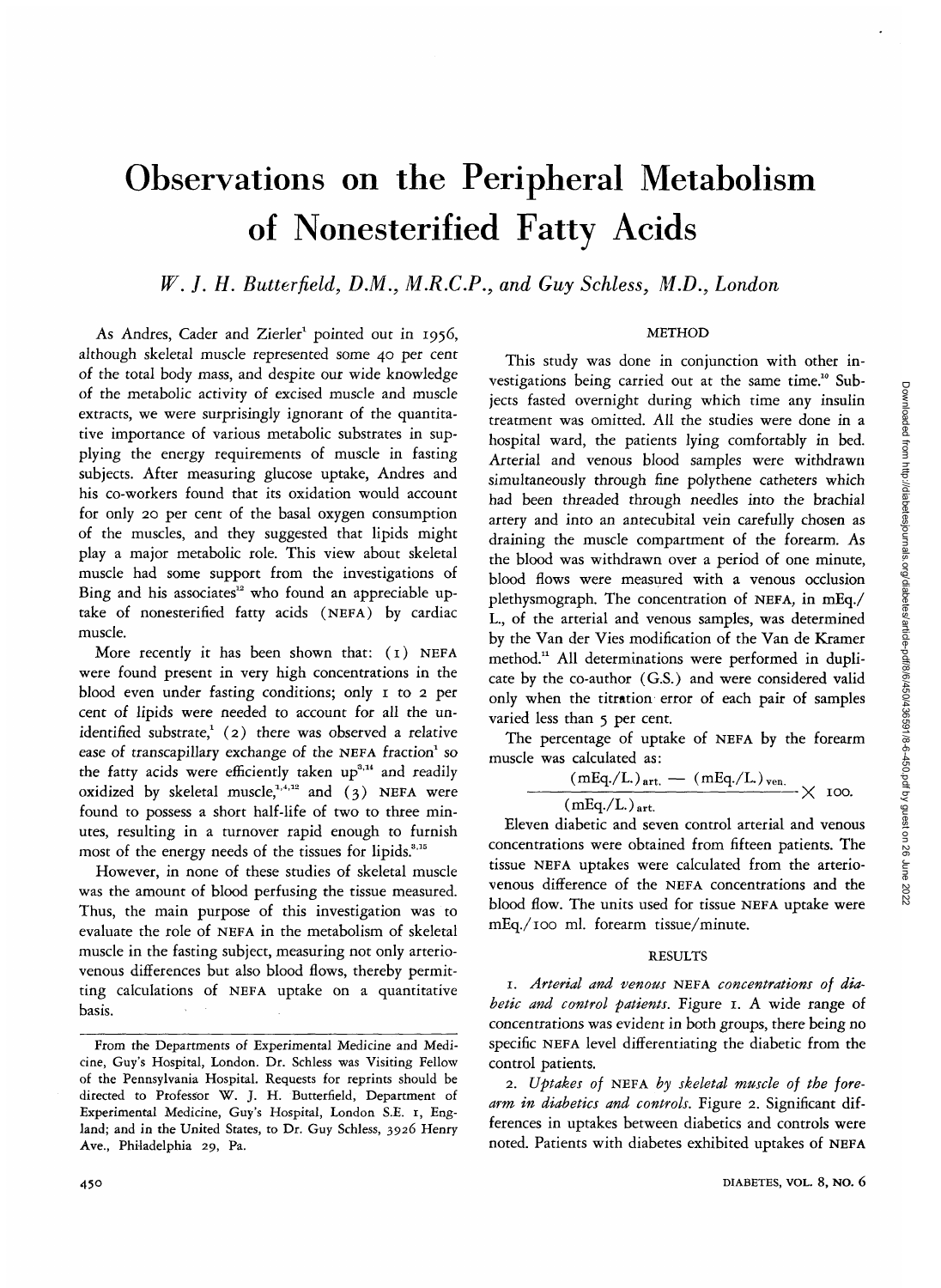

ranging from o.o per cent to 9.2 per cent, giving a mean of 2.9 per cent. In contrast, a much higher percentage of uptake was seen in the controls, who had a range of 14.2 per cent to 48.0 per cent, with a mean of 27.7 per cent. This mean percentage of uptake of the controls was in close agreement with the analysis of Gordon's<sup>14</sup> ten normal cases, in which the mean uptake was 26.9 per cent.

Correcting for blood flows, more noticeable differences were exhibited by the tissue NEFA uptakes. Diabetics showed a very minimal tissue NEFA uptake, averaging 0.17  $\times$  10<sup>-3</sup> mEq./100 ml. forearm/min., with a distribution of 0.00  $\overline{\times}$  10<sup>-3</sup> to 0.44  $\overline{\times}$  10<sup>-3</sup> Again, the control patients' uptake was higher, ranging from 1.01  $\times$  10<sup>-3</sup> to 7.70  $\times$  10<sup>-3</sup> mEq./100 ml. forearm/min., a mean of 3.59  $\times$  10<sup>-3</sup>. The controls produced a wider distribution of tissue uptakes than the diabetics, who had a very limited range.

3. *Uptakes of* NEFA *by skeletal muscle of the forearm in severe and mild diabetes* (Figure 3). The role of

# UPTAKES OF NEFA. BY SKELETAL MUSCLE OF FOREARM IN DIABETIC AND CONTROL PATIENTS



#### FIGURE 2

insulin sensitivity and NEFA uptake was compared. Five diabetics were the juvenile type, whose diabetes was difficult to control and was considered relatively resistant to insulin. Three other patients (cases 3, 7, and 8) who had the mild, adult-onset type of diabetes not complicated by overweight, easily regulated and sensitive to insulin,<sup>16</sup> were compared to the severe cases.

The mild diabetics exhibited a higher range of percentage uptakes with a mean of 6.2 per cent as compared to 1.7 per cent uptake of the severe diabetics.

While the levels of tissue NEFA uptakes were equally distributed in both severe and mild diabetics, the latter cases had a mean tissue uptake (0.26  $\times$  10<sup>-3</sup>) twice that of the former  $(0.13 \times 10^{-3})$ .

4. *The effect of insulin on* NEFA *metabolism in diabetes* (Figure 4). If the metabolic lesion of diabetes was related to inability of the forearm muscle to extract NEFA from the blood, then administration of insulin to a diabetic would be expected to correct and thereby increase the uptake of NEFA. This was the case in Patient No. 3.

Twenty-five minutes following the injection of 0.03 units of glucagon-free insulin, the diabetic's uptake increased from 0.9 per cent to 16.9 per cent, with a concomitant fall of the arterial NEFA concentration by 14.1 per cent.

5. *Repeated tests in two diabetics* (Figure 5). Over a period of more than three months, repeated tests in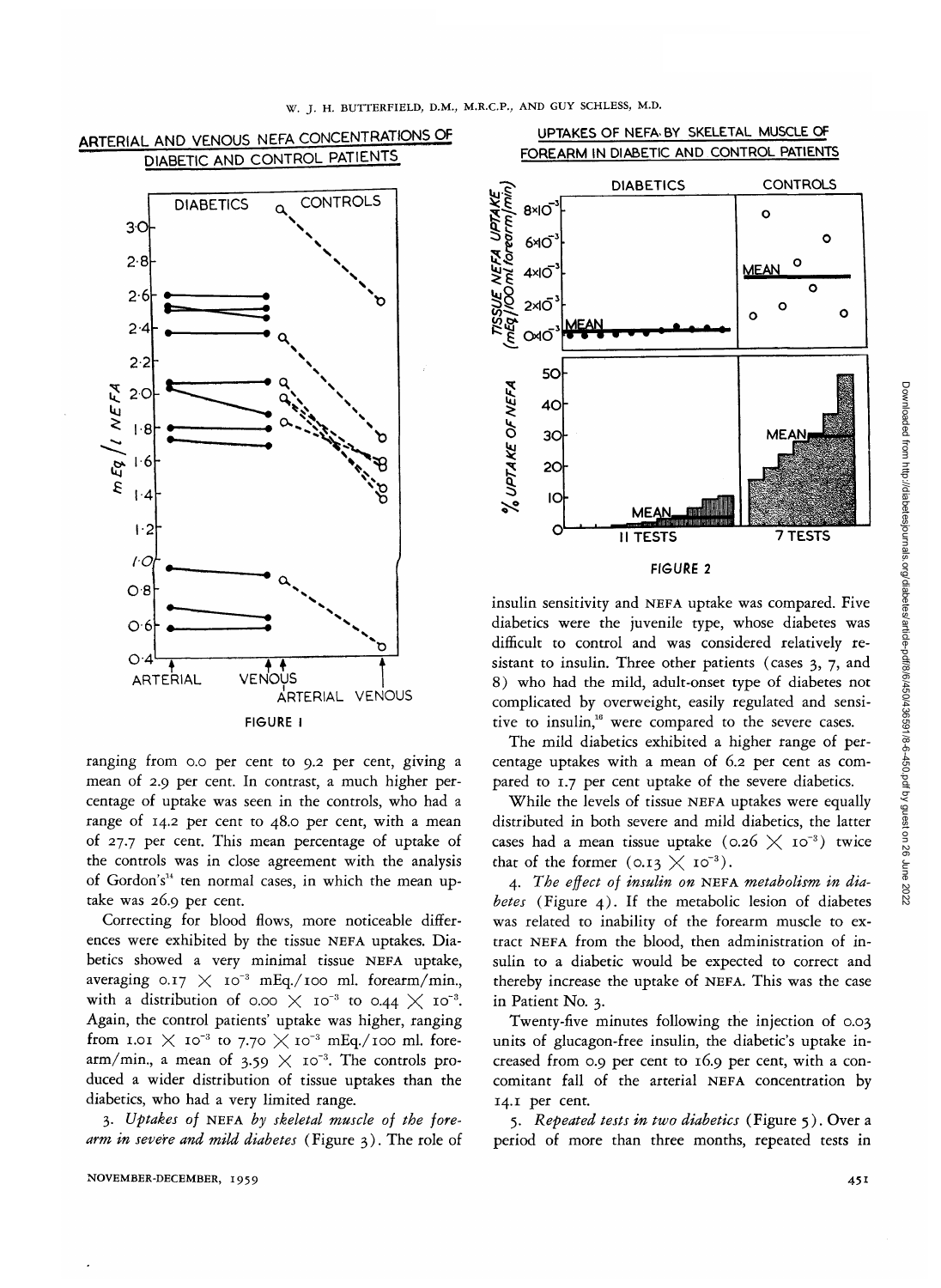

OBSERVATIONS ON THE PERIPHERAL METABOLISM OF NONESTERIFIED FATTY ACIDS



two diabetic patients showed an individual variation of NEFA concentrations. But the uptake varied less than  $I\frac{1}{2}$ per cent.

*6. Hepatic venous samples.* Patient No. 6, a diabetic, had an hepatic catheterization performed at the same time as the peripheral blood samples were withdrawn. The hepatic venous concentration (done in tripilicate) was 0.93 mEq./L, a value essentially the same as the peripheral venous concentration of 0.90 mEq./L

# DISCUSSION

The most likely explanation of the differences in uptakes between diabetics and controls was that normal skeletal muscle could withdraw and retain NEFA from the arterial blood for storage purposes, an ability not shared by the diabetic patients. To uphold this theory, one might cite past investigations:

1. Uptake of NEFA by skeletal muscle has been demonstrated for immediate energy needs (oxidation)

or future use (storage).<sup>8</sup> Stadie<sup>5</sup> has shown that the enzymatic systems causing oxidative catabolism of fatty acids are unimpaired in diabetes. The deficiency of diabetes is the inability to synthesize fatty acids. Thus the metabolic defect in diabetes would be the anabolization of fats for storage<sup>3,7,9</sup> and not the catabolization of fats for oxidation.

2. The investigations of Dole<sup>2,6</sup> also implicate the storage depots of the body as the regulators of NEFA concentrations. In normal states of metabolism, Dole found proper utilization of carbohydrate inhibited the release of NEFA from storage depots. The diabetic patient, however, cannot control nor limit the output of NEFA from the tissue stores. Thus, Dole was of the opinion that inability to store NEFA was present in conditions of defective carbohydrate utilization, such as diabetes mellitus.

3. The diabetics' average percentage uptake of NEFA in this study probably afforded sufficient substrate for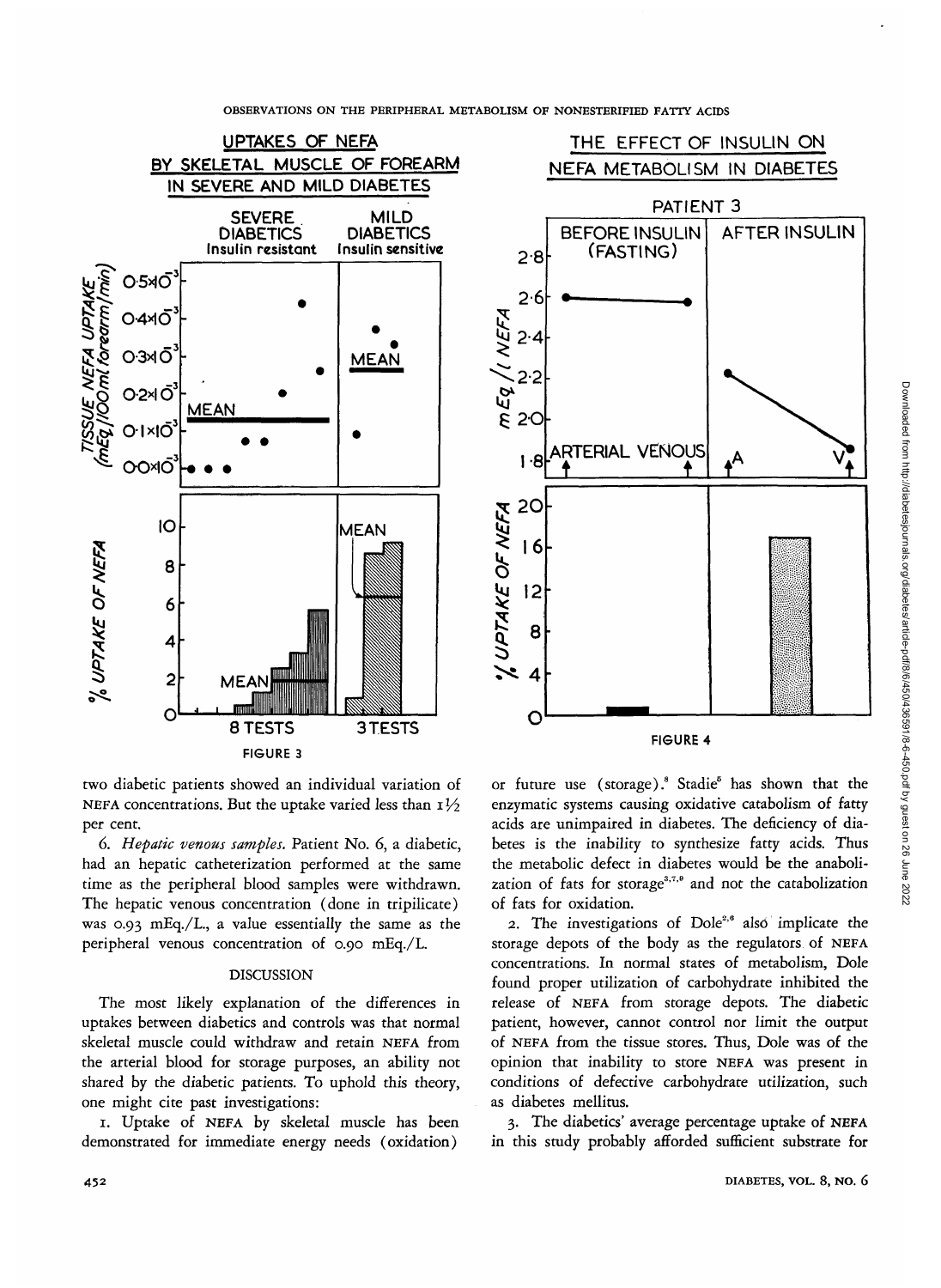

oxidation. Only i to 2 per cent of circulating NEFA was found necessary for immediate oxidation,<sup>1</sup> and the mean amount extracted by the diabetics here was 2.9 per cent.

Thus, our findings confirmed the previous investigations in which the differences of uptakes between diabetics and controls could not be explained by a deficiency of oxidation, but rather by a defect in the ability to take up and store NEFA.

In this study, other findings were of importance. First, as one progressed up the scale of insulin sensitivity, from severe diabetic to mild diabetic to control patients, an increase of the uptakes was seen. Whether this was related specifically to insulin sensitivity or to the ability to utilize carbohydrate due to other influences is undetermined. Dole<sup>2</sup> thought that insulin was not the sole regulator of NEFA metabolism. Second, even if other factors besides insulin govern NEFA, insulin is still an important influence. The effect of insulin on NEFA metabolism has been shown elsewhere,<sup>2,3,6</sup> as well as by this investigation.

| Case<br>number          | Initials,                   | NEFA $(mEq./L.)$ |        | r er cem<br>of uptake | Blood | <b>I</b> ISSUE NEFA<br>uptake units |
|-------------------------|-----------------------------|------------------|--------|-----------------------|-------|-------------------------------------|
|                         | age, sex                    | Arterial         | Venous | of NEFA               | flow  | $\times$ 10 <sup>-3</sup>           |
| Diabetics               |                             |                  |        |                       |       |                                     |
| 1a                      | 36 M<br>DS.                 | 0.58             | 0.58   | 0.0                   | 5.5   | 0.00                                |
| 1 <sub>b</sub>          |                             | 2.07             | 2.07   | 0.0                   | 5.8   | 0.00                                |
| 1 <sub>c</sub>          |                             | 2.51             | 2.51   | 0.0                   | 3.4   | 0.00                                |
| $\overline{\mathbf{c}}$ | 47 M<br>JH,                 | 2.37             | 2.36   | 0.5                   | 7.4   | 0.07                                |
| $\overline{\mathbf{3}}$ | 64 F<br>RD,                 | 2.60             | 2.58   | 0.9                   | 4.6   | 0.09                                |
| 4a                      | MC, 30 F                    | 1.80             | 1.78   | 1.2                   | 3.5   | 0.07                                |
| 4 <sub>b</sub>          |                             | 1.73             | 1.68   | 2.5                   | 4.0   | 0.20                                |
| 5                       | HW, 22 M                    | 2.53             | 2.45   | 3.3                   | 5.5   | 0.44                                |
| 6                       | JT,<br>20 F                 | 0.95             | 0.90   | 5.8                   | 5.2   | 0.26                                |
| 7                       | EH,<br>70 M                 | 2.04             | 1.87   | 8.6                   | 2.2   | 0.37                                |
| 8                       | 64 M<br>FP,<br>acromegaly   | 0.71             | 0.64   | 9.2                   | 4.7   | 0.33                                |
| Mean                    |                             |                  |        | 2.9                   | 4.7   | 0.17                                |
| Controls                |                             |                  |        |                       |       |                                     |
| 9                       | AT, 43 F<br>obesity         | 1.82             | 1.56   | 14.2                  | 3.9   | 1.01                                |
| 10                      | GE. 20 F<br>hyperthyroidism | 3.10             | 2.53   | 18.1                  | 13.5  | 7.70                                |
| 11                      | LB, 26 F<br>acromegaly      | 1.97             | 1.53   | 22.4                  | 3.9   | 1.72                                |
| 12                      | PS,<br>63 M                 | 2.33             | 1.71   | 26.7                  | 7.4   | 4.59                                |
| 13                      | JC,<br>24 M                 | 1.97             | 1.40   | 29.0                  | 5.0   | 2.85                                |
| 14                      | WL, 38 M<br>acromegaly      | 2.06             | 1.34   | 35.2                  | 8.4   | 6.05                                |
| 15                      | KF, 35 M                    | 0.87             | 0.45   | 48.0                  | 2.8   | 1.18                                |
| Mean                    |                             |                  |        | 27.7                  | 6.4   | 3.59                                |
|                         |                             |                  |        |                       |       |                                     |

| A RI<br>ı |  |
|-----------|--|
|-----------|--|

Per cent of uptake

Tissue NEFA